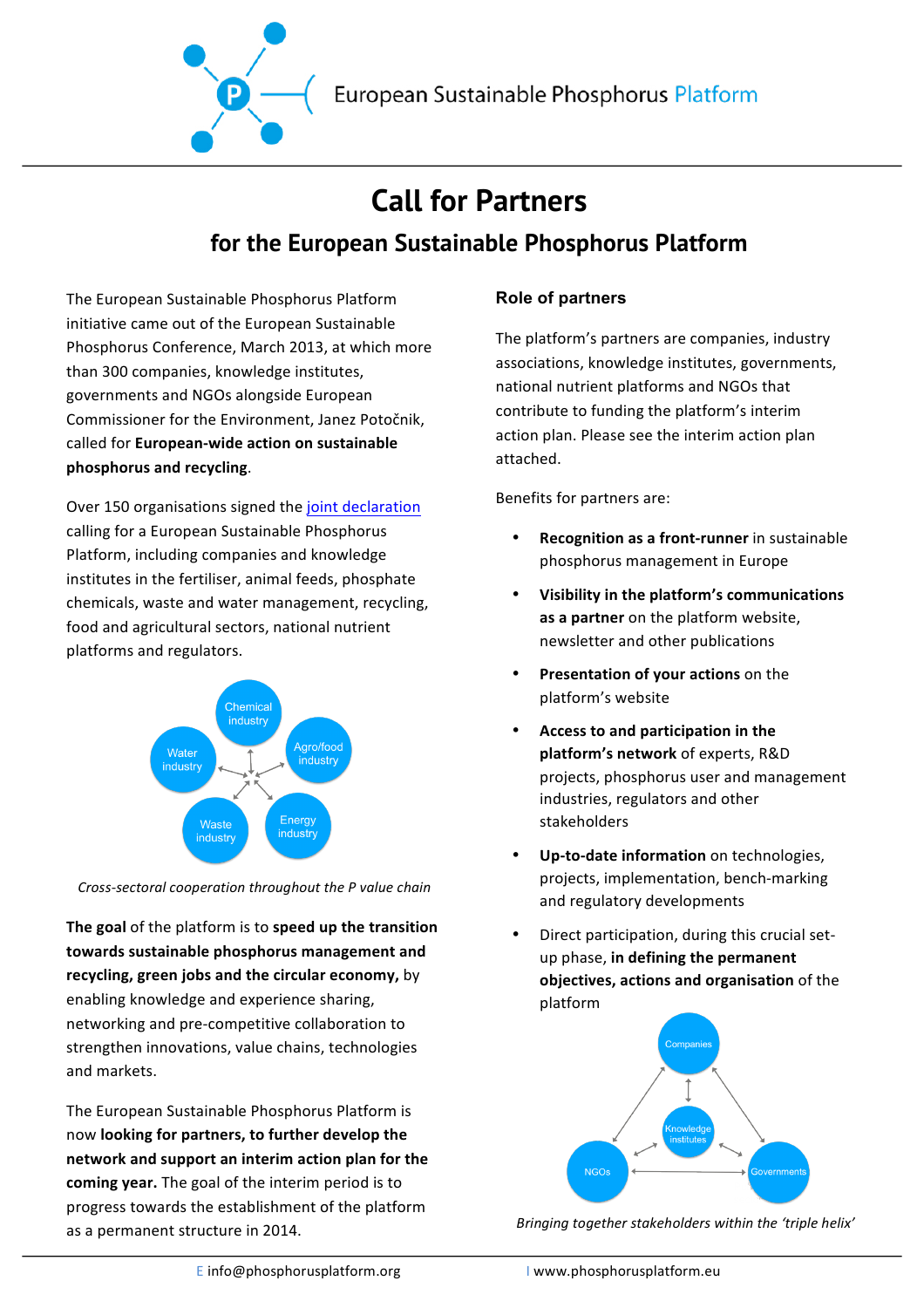#### **Initial actions**

In order not to lose the momentum of first European Sustainable Phosphorus Conference, actions will already be engaged during the interim period to move forward the platform's objectives including network building, communications, technical meetings and supporting national/local value chain structuring. Please see the interim action plan for more information.



Avenues towards sustainable phosphorus management

#### **Interim organisation**

The objective is to establish the European Sustainable Phosphorus Platform's permanent structure in Spring 2014 (independent or within an existing organisation). During the interim period necessary to define and organise this, a 'light' secretariat will implement the interim action plan, coordinate relations between platform partners and networks and facilitate communications 

The platform's interim budget will be managed by European Partners for the Environment (EPE), Brussels [http://epe.be/](http://epe.be) with registered and audited accounts. Partners will receive an invoice or statement as requested from EPE. If total funds collected exceed the interim budget, excess will be used to fund 2014 Platform actions, and can be deducted on request proportionally from partners' 2014 membership fees or contribution.

### **Becoming a partner**

The European Sustainable Phosphorus Platform is open for all organizations that support the development of the platform's network and activities for sustainable phosphorus management. The partner contribution to cover the interim period is

€10,000 for national governments

€6,000 for companies and industry associations\*

€2,000 for knowledge institutes\*, NGOs\*, small businesses and other types of organizations\*

\* in some cases, contribution in kind may be possible

If you are interested in becoming a partner, please send an e-mail with your contact details to the secretariat: 

Chris Thornton **[info@phosphorusplatform.org](mailto:info@phosphorusplatform.org) Tel** +33 474 93 07 93 **Mobile** +33 680 72 70 75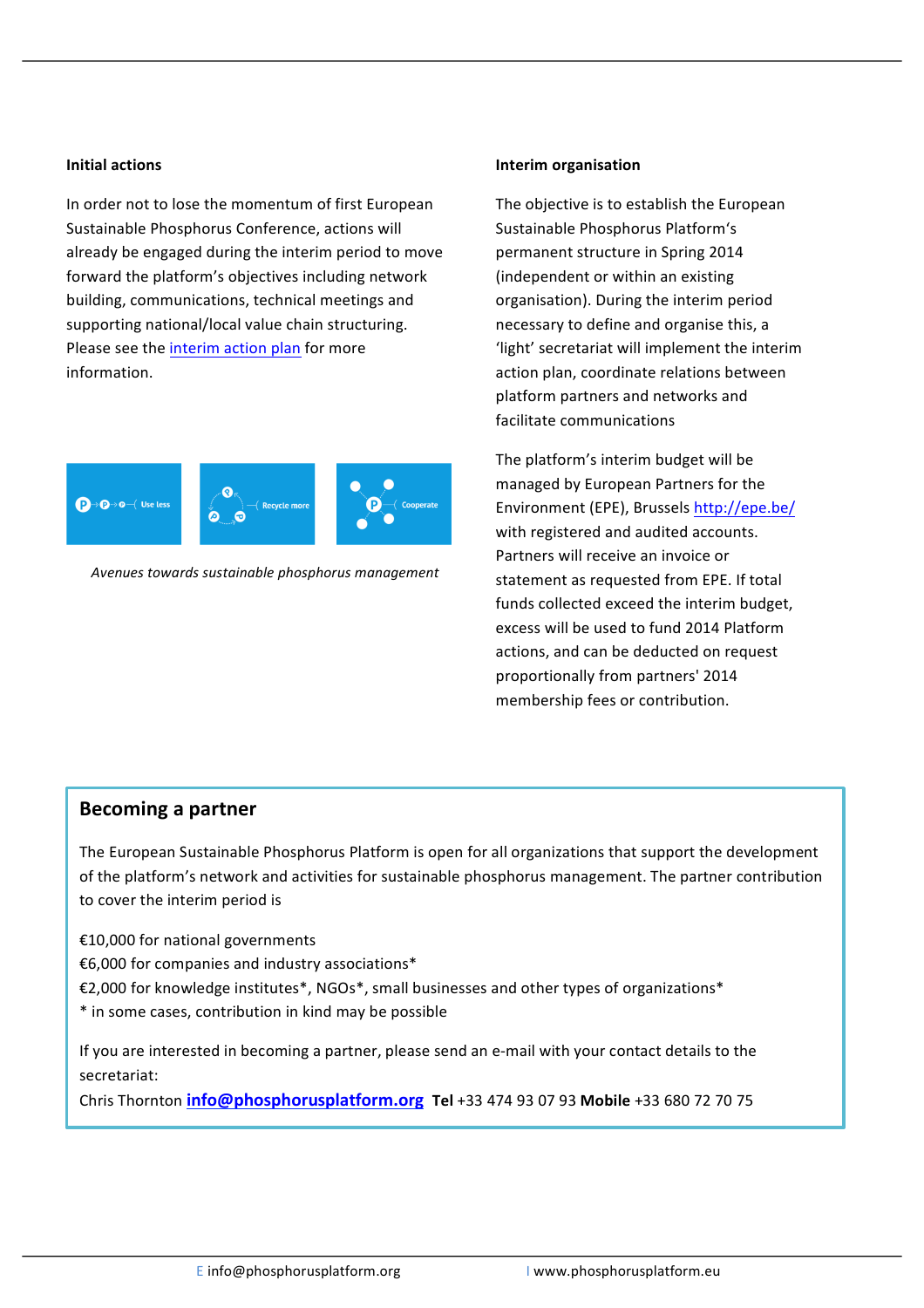

# **Interim action plan**

## **for the European Sustainable Phosphorus Platform**

## **ESPP's vision and objectives**

These are defined as below by the joint declaration signed by over 150 persons and organisations at the European Sustainable Phosphorus Conference, Brussels, 6-7 March 2013:

- Bring together knowledge, innovation and experience for better stewardship of *phosphorus, more efficient use, phosphorus recycling and to create green jobs within the framework of a circular economy*
- Contribute to formulating a knowledge agenda which can be connected to the research and innovation agendas of Horizon 2020 and the EIPs on Raw Materials, Water and *Sustainable Agriculture*
- Circulate information and promote sustainable phosphorus management and related *job creation*
- Work together closely in the precompetitive phase of innovation, to exchange *experience, best practice and benchmarking*

## **ESPP's initial actions**

The joint declaration also indicated initial actions for the European Sustainable Phosphorus Platform:

• *Networking and exchange to monitor, share information, develop input, feedback and representation on*

- phosphorus data collection: phosphorus flows, resources, recovery potential, uses, *including information on contaminants;*

*- policies and regulations, new technologies, interferences, impact assessments, monitor* P-recycling and P-stewardship policies and international benchmarks of *processes, cost models, product norms;*

*- business models and experience, business cases, barriers and opportunities to implementation, viable routes of P-recovery and -treatment in the context of a developing market*

- *Economics and jobs: identify policies to develop jobs and industries involved in the context of geopolitical and market developments*
- *Develop joint proposals for project funding*
- *Circulate information by newsletters, website and a project and experience data base*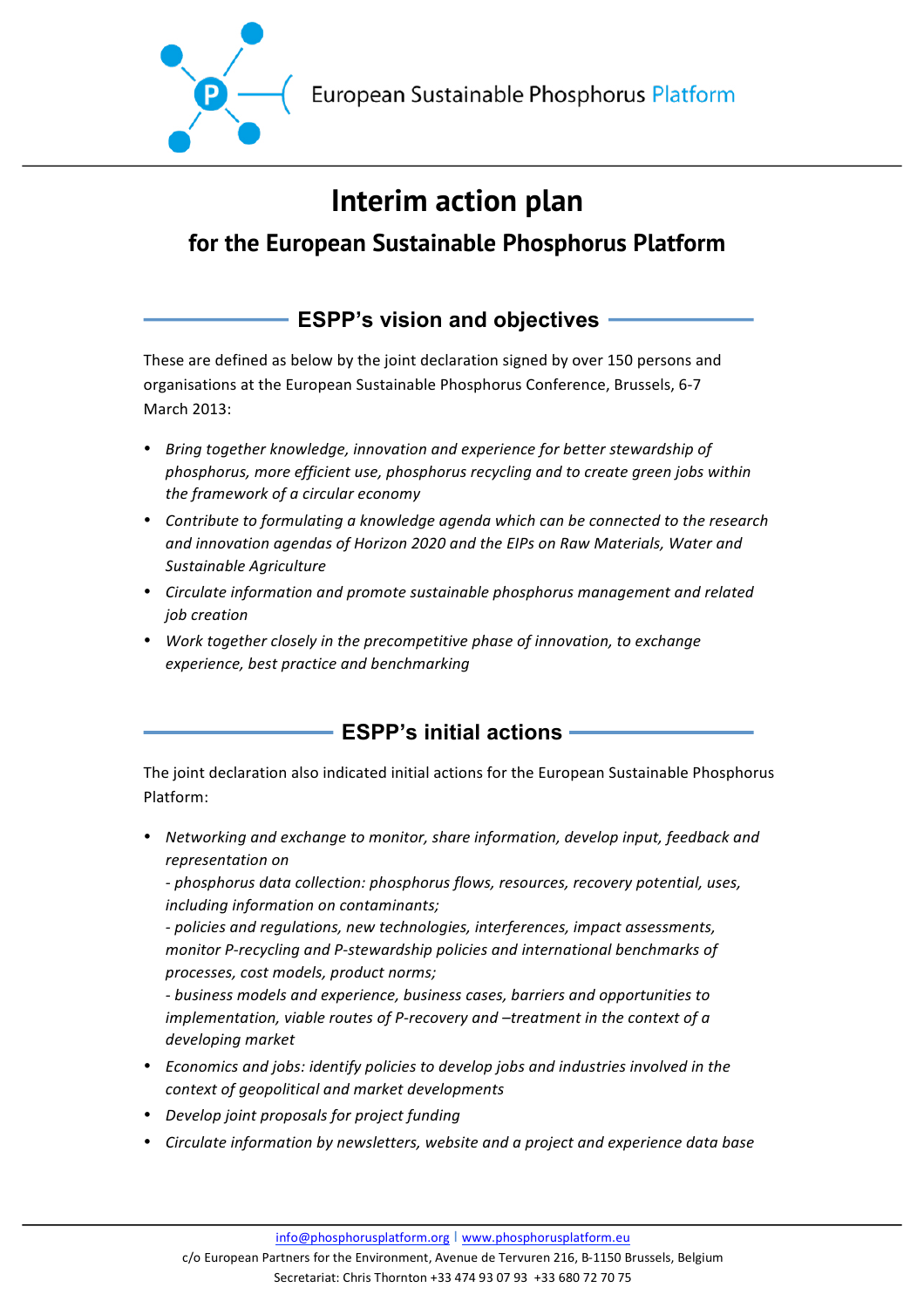### **1. Interim period – defining the future**

This interim action plan covers the period necessary to define the objectives, operational organisation and business plan of the platform and prepare their implementation. This phase will run to Spring 2014, when a 3-year business plan will be adopted and (if appropriate) a formal structure established.

However, in order not to lose the momentum of the first European Sustainable Phosphorus Conference, actions will already be engaged during the interim period, with the platform's partners, to move forward the platform's objectives, including building networks, communications, facilitating advocacy, technical meetings and supporting national/local value chain structuring.

The platform's secretariat for this interim period will thus have the roles of:

- preparing the platform's future
- organising actions (as proposed below)
- ensuring information access and networking for partners

The interim period necessitates an operating budget to cover costs of secretariat, first actions and communications, where possible using input in kind to reduce costs (eg. for website hosting and management, meeting etc.)

### **2. Secretariat and communications**

- **Preparing the platform's business plan** through exchange with partners and other stakeholders: define long-term societal objectives, operating methods, organisation and if appropriate formal structure and conditions of membership for the European Sustainable Phosphorus Platform. Establish corresponding budget and funding, including in kind contributions
- Networking: outreach to potential new platform partners, links with networks and organisations susceptible to contribute to forwarding the objective of P-stewardship, information exchange with organisations and experts within and outside the EU
- **Circulation of information to partners** concerning regulatory, technical, industry and societal developments relating to phosphorus management and recycling
- External communications: website, emailing contact list, Newsletter on P-stewardship and on platform actions (SCOPE Newsletter upgraded), social network tools ...
- **Projects**: develop project proposals to contribute to funding of the Platform's future activities, circulate information concerning tenders, funding opportunities, joint projects between partners, facilitate consortium and project building by partners
- **Secretariat and transparency:** consultation and implication of partners, transparency to other stakeholders.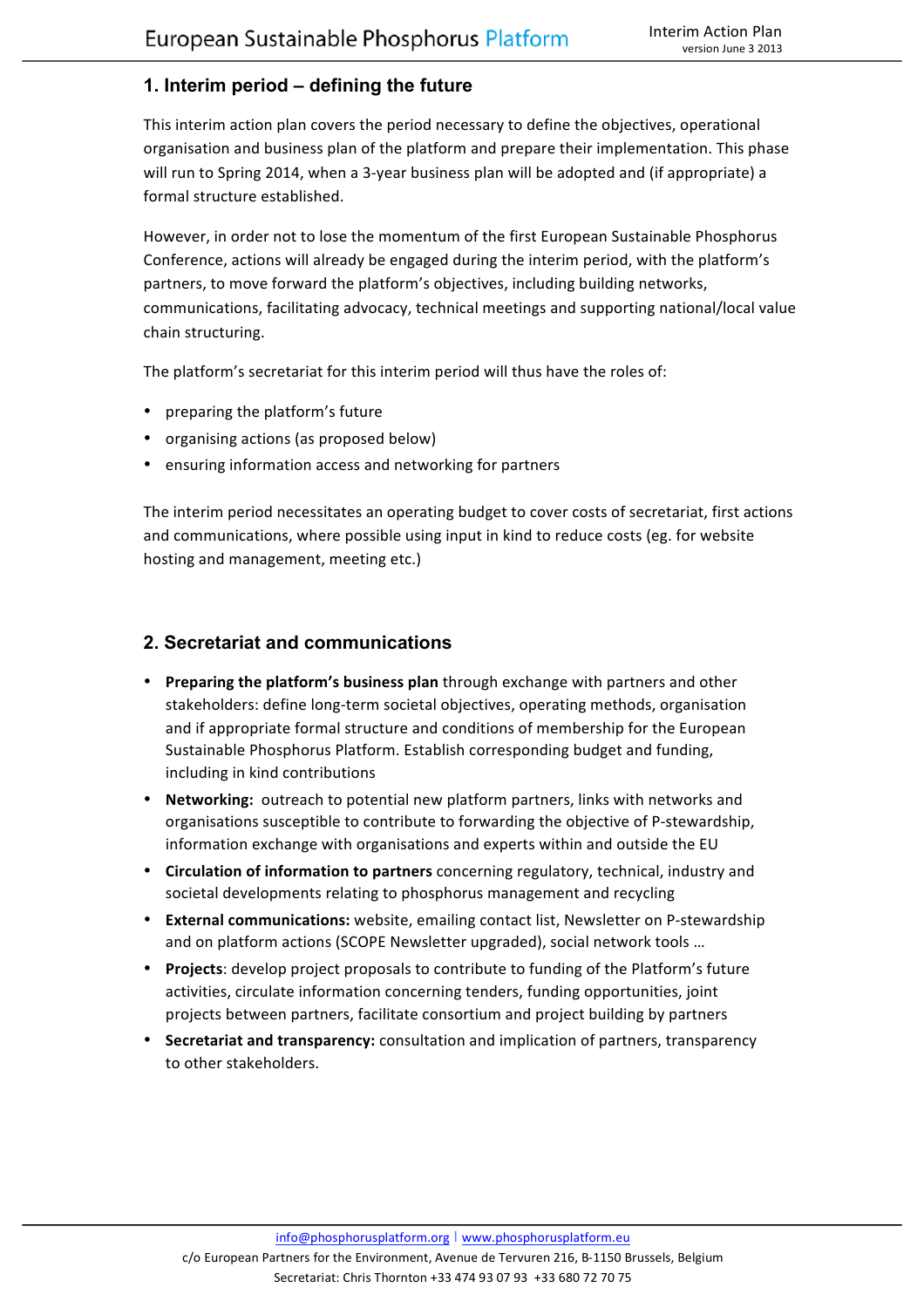### **3. Organise technical meetings for Platform partners**

Sept 2013 – Feb 2014, maybe by webinar to limit travel/expenses, in coordination with *P-REX* where areas are already being covered by this project

- **Regulation**: provide information and training to partners on implementation of regulation for recycled phosphate products: REACH, End-of-Waste, fertiliser regulations, transport, import/export. Identify needs for modifications or clarifications of regulations and policy.
- P-recycling markets: for recycling technologies and recovered phosphate products
- **Recycled P in the human food chain**: societal implications, involving environmental NGOs, farmers, food industry, supermarkets, organic farming organisations, recycled P producers etc.
- Other to be defined if useful by platform partners

### **4. Promotion of sustainable phosphorus management**

- **Facilitate partners' input to policy consultations and initiatives:** at least during the interim establishment period (no legal structure, no voting system), the platform's role will be to facilitate advocacy by partners, not to carry out its own advocacy or take its own positions, except to promote the general principle and awareness of phosphorus stewardship. The platform's role will be to inform partners of consultations or policy discussions underway where advocacy input would be timely, provide information as to issues at stake and how to respond, enable exchange of information to allow partners to prepare optimally their own advocacy positions and actions or preparation of joint positions between several partners. Possibly, in some cases, and only if acceptable to all platform partners, to prepare and put forward a consensus position
- **Economics and employment:** develop and promote positions on economic and job creation aspects of phosphorus stewardship and recycling
- **Research agenda:** in coordination with existing global networks and in close consultation with stakeholders, identify priority areas where new R&D or collation and analysis of existing data are needed (a global 'research agenda'), non-exhaustive but identifying generally agreed priority areas and questions. This should provide input to programme definition for R&D funding organisations (EU, national, private) and to project preparation for knowledge institutions and R&D consortia
- **Development of national/regional value chain actions:** promote the creation of national/regional phosphate/nutrient platforms to authorities and stakeholders; provide information, contacts, experience transfer

### **5. Catalogue of value-chain industry actors, knowledge and experience**

- Value-chain catalogue: pre-competitive data base tool of companies managing phosphorus streams, producers and users of recovered and recycled phosphates
- Knowledge and services: listing of technology and service providers, knowledge institutes, governmental and non-governmental agencies, and of pilot/full-scale experience reports and ongoing R&D projects (coordinate with P-REX), publications (reference list), networks
- **Calendar of meetings and events** relevant to sustainable phosphorus and P-recycling